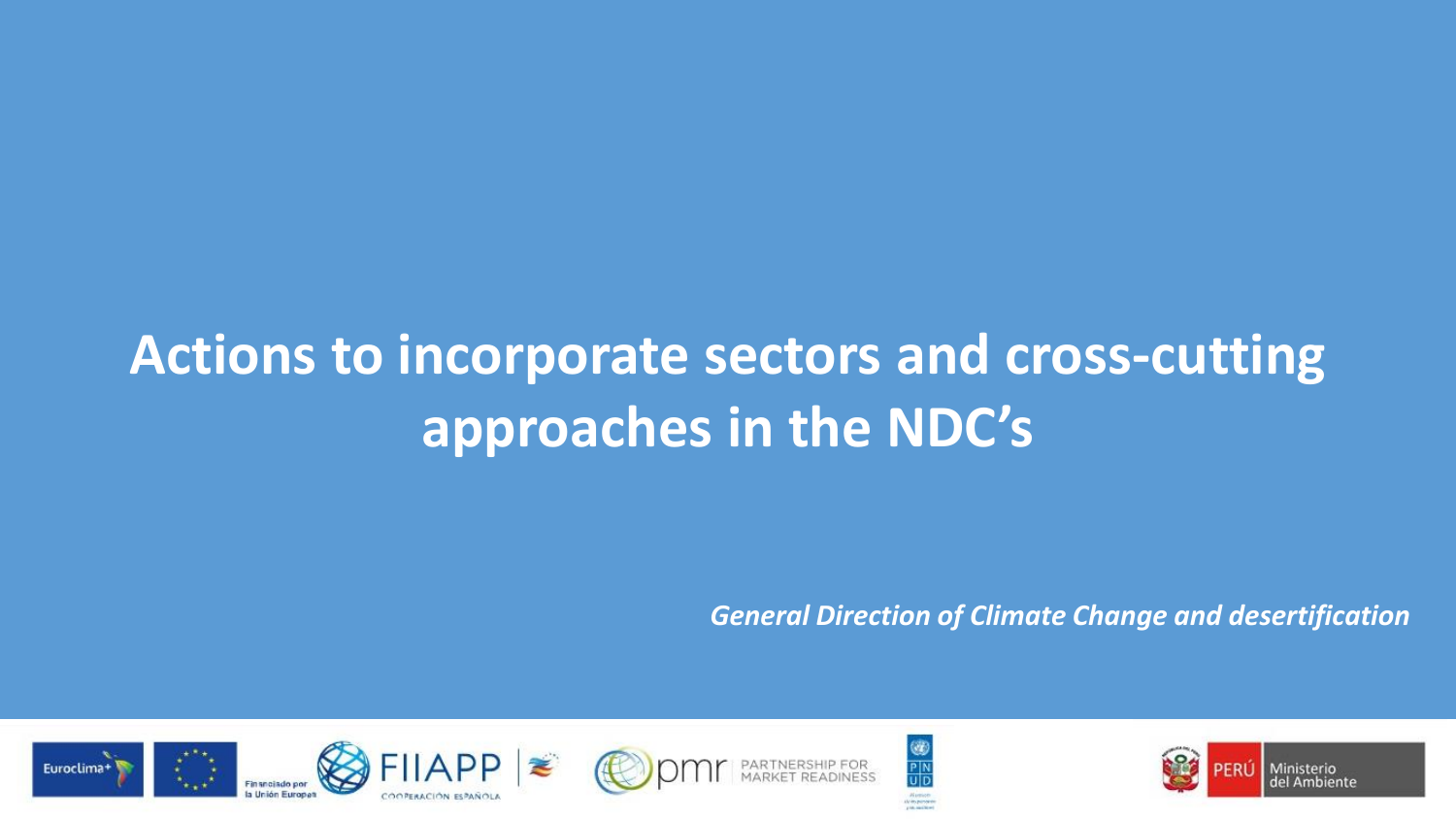### **Key concepts**

### **Gender approach Analysis tool**

- ◆ Examine the roles that men and women perform, the opportunities to access and control resources and the degree of power they exercise in society
- ✔**Knows and explains** the causes of asymmetries and inequalities between men and women.
- **◆ Obtains** qualitative and quantitative evidence about gender inequalities in a given context.

### **Gender equality Goal to achieved**

**Equality** between men and women in the **full exercise of their political, economic, social, cultural and educational rights** and based on symmetrical power relationships in society.

MIMP – DGTEG5











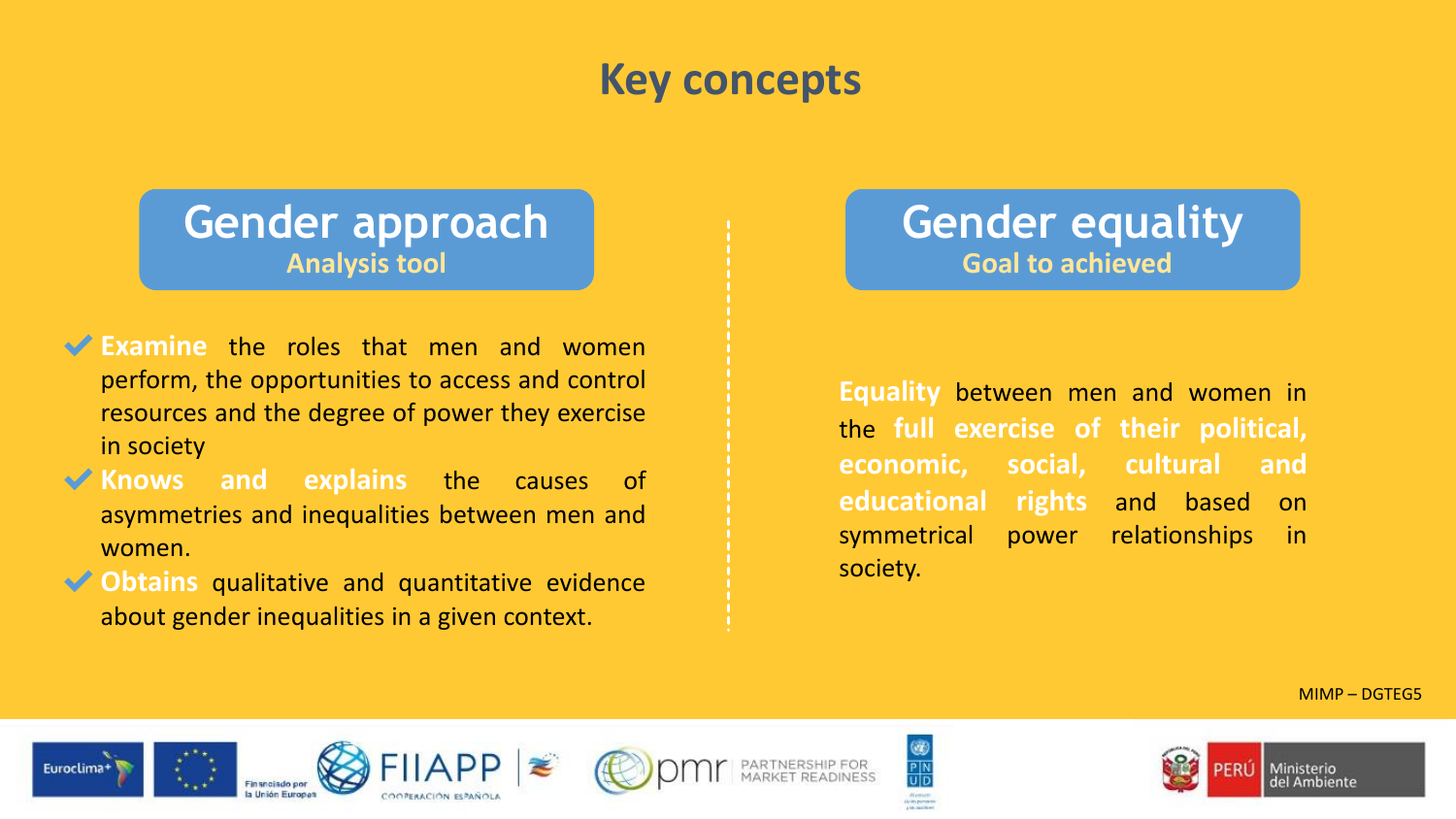### **What is gender mainstreaming?**

**Objective: ensure gender equality**

**Process Strategy**

**Examine** the **impacts** that an action (legislation, policy, program, project, etc.) has for women or men

**Integrates** the **needs and interests** of women and men in the design, implementation, monitoring and evaluation of policies and programs in different sectors and levels of government

MIMP - DGTEG













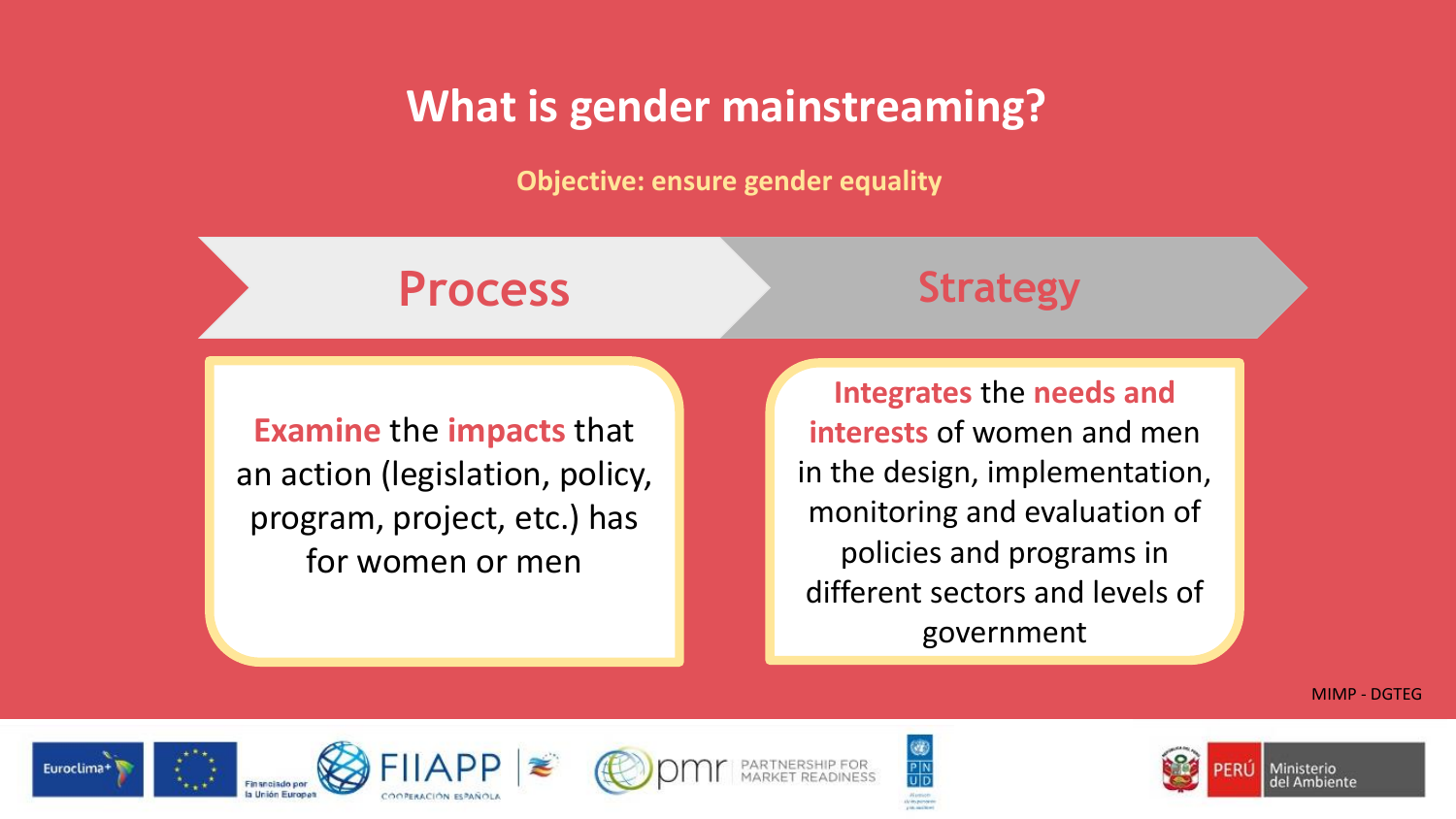### **How to mainstream the gender approach?**

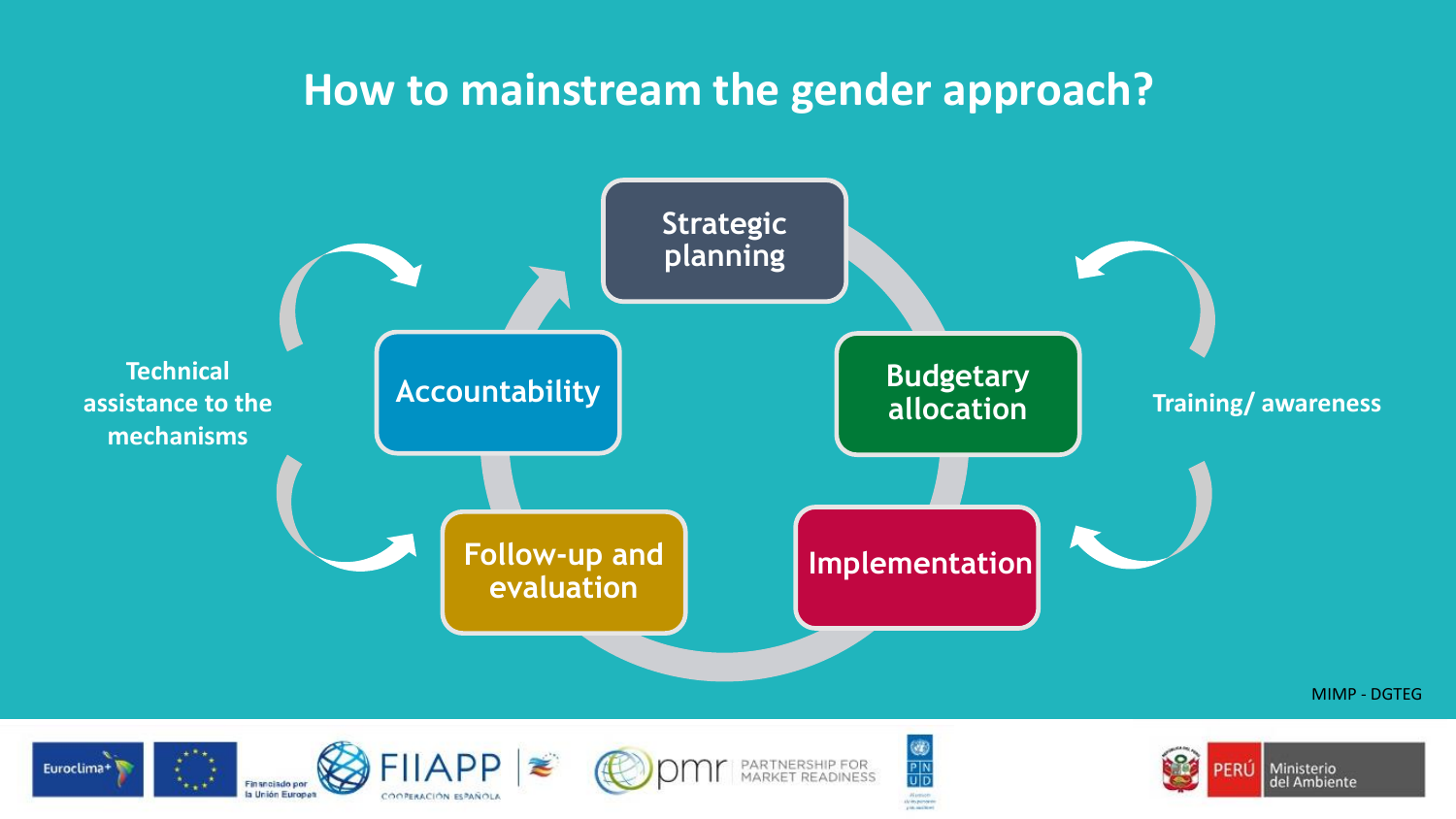**Relation between the gender mainstreaming in the NDC and in the Action Plan on Gender and Climate Change (APGCC)**







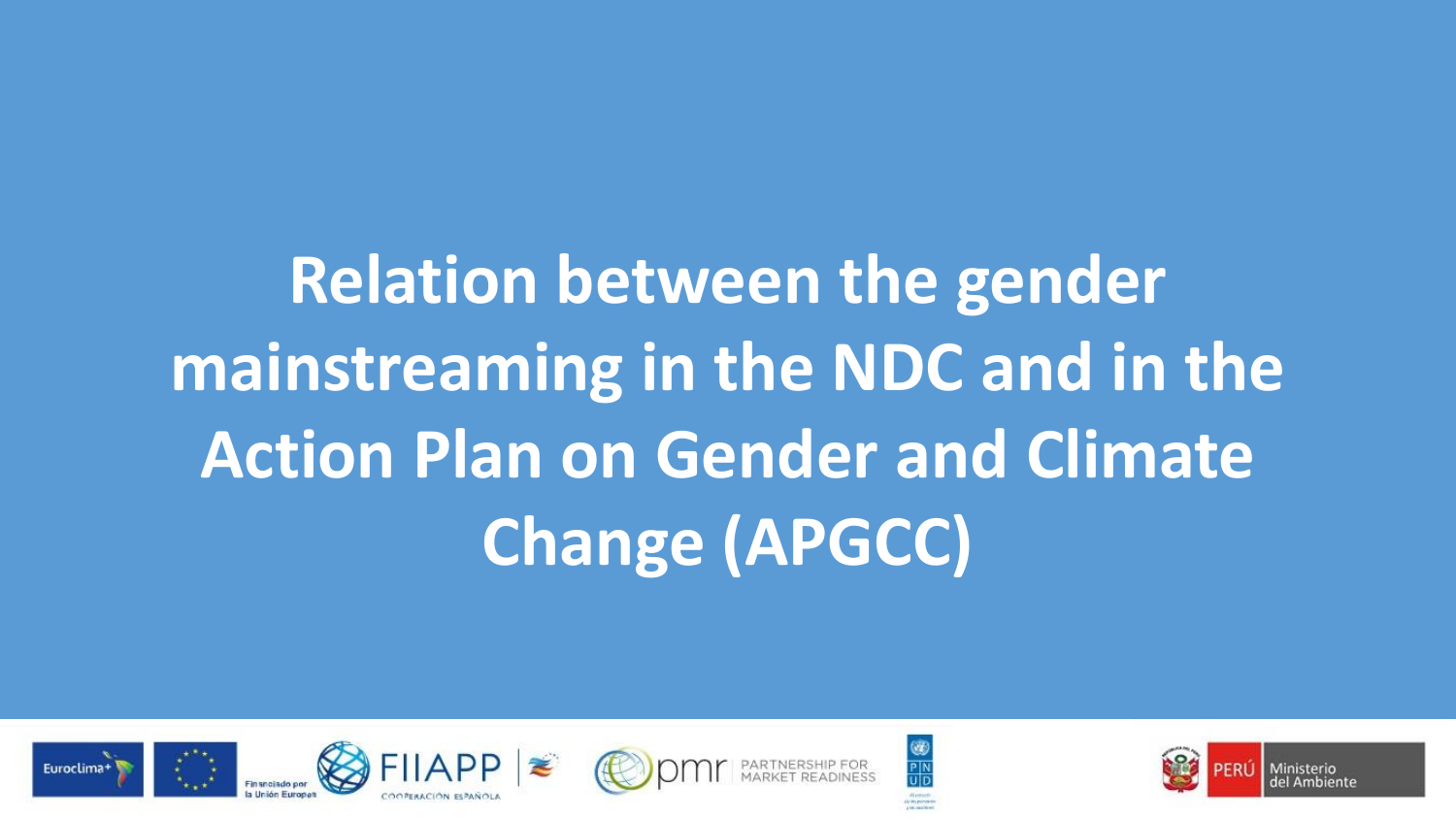## **Cross-cutting approaches**

#### **Multisectorial work**

Technical support and capacity building made by Ministry for women affairs and Ministry of culture.

### **Mainstreaming of approaches**

In several adaptation and mitigation measures, to a greater extent in tasks and enabling conditions.

### **Articulation of policies**

Action Plan on Gender and Climate Change and National Policy for the mainstreaming of the intercultural approach.

#### **Analysis Tool**

In several adaptation and mitigation measures, to a greater extent in tasks and enabling conditions.









**1**

**3**

ÂÅ

**2**

**4**



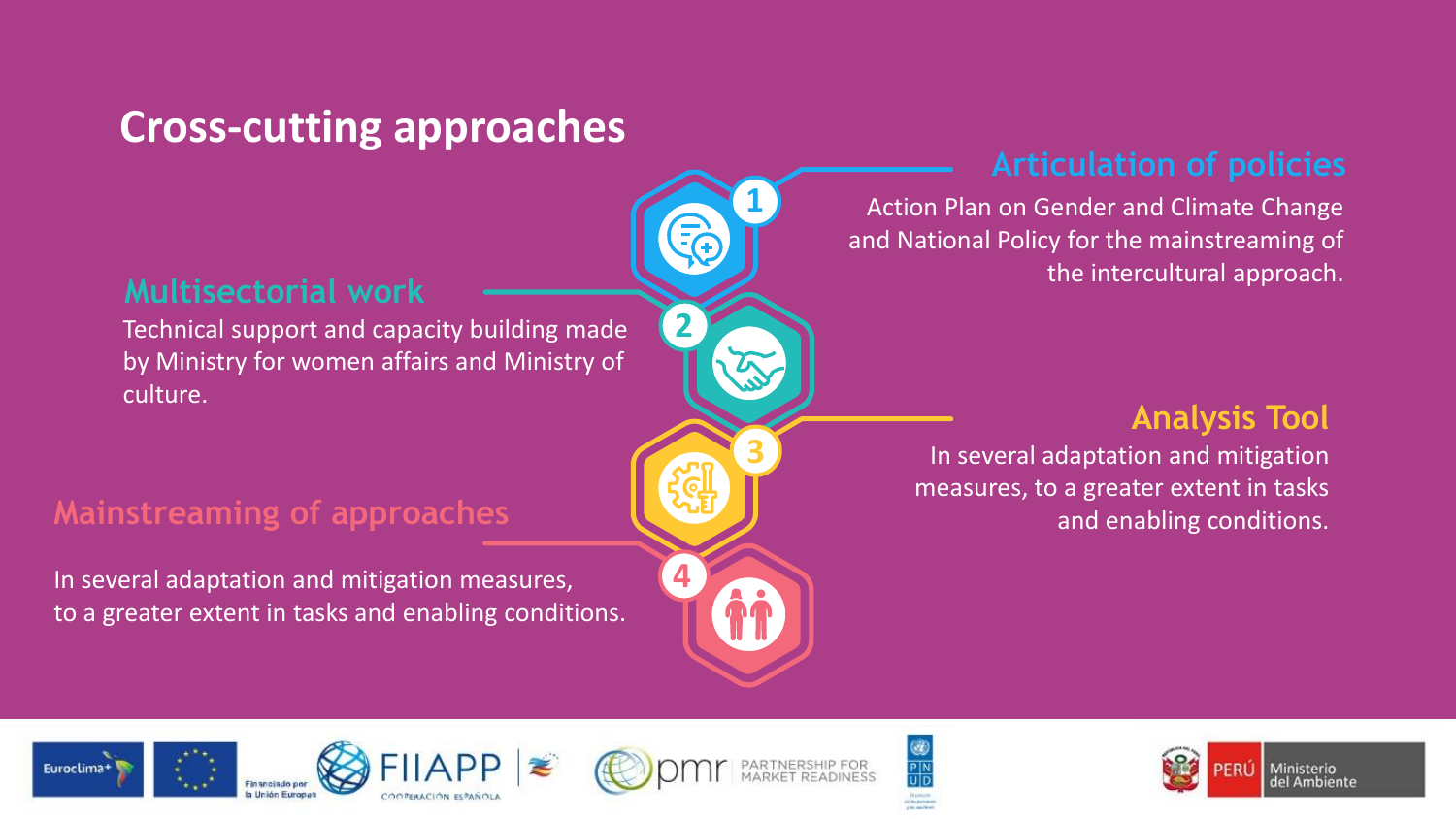# **Action plan on gender and climate change**

**1. Articulation of policies**

la Unión Europea

COOPERACIÓN ESPAÑOLA



-<br>Aluminos<br>Aluminos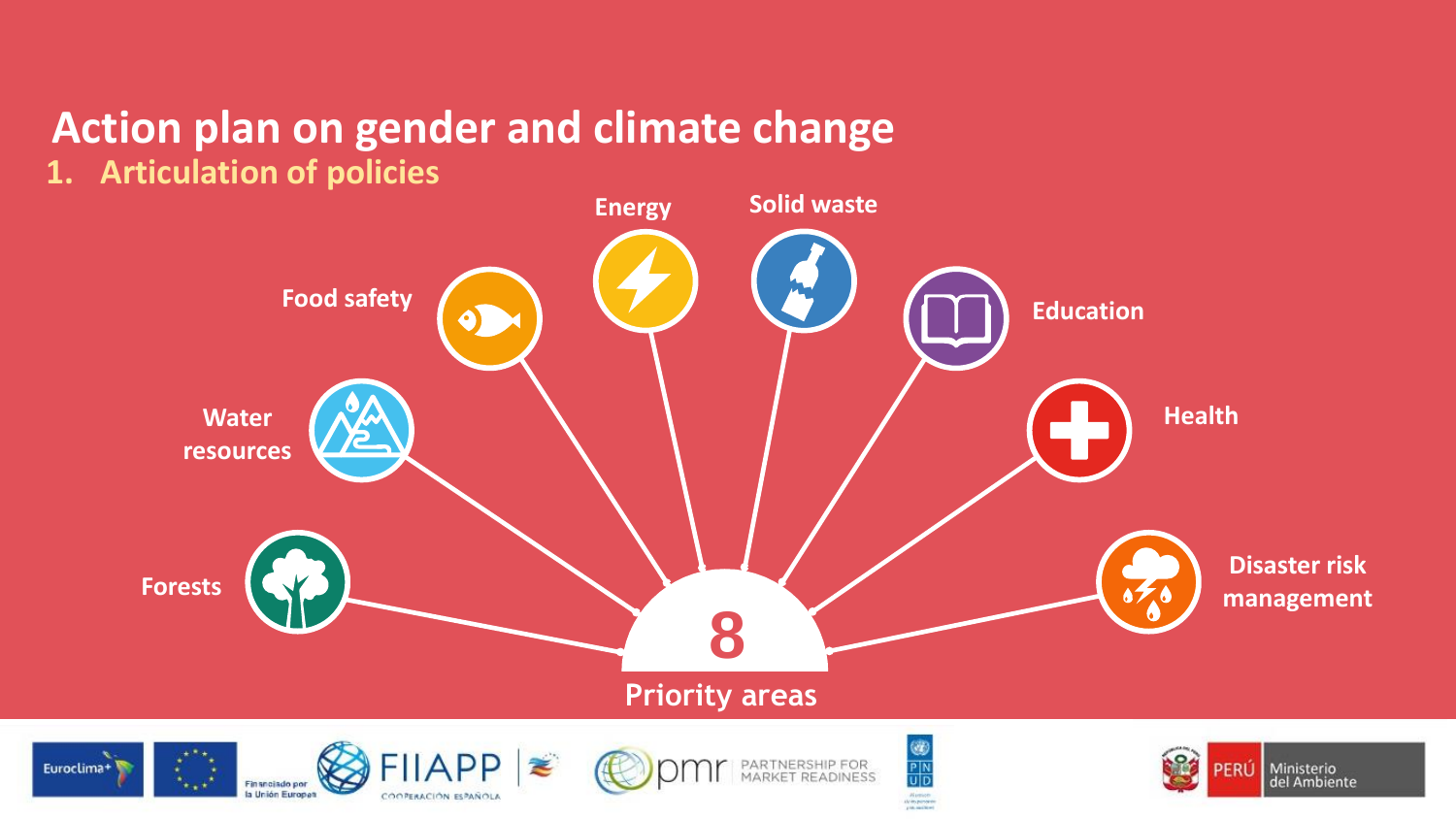# **Priority areas in adaptation and mitigation of NDC**

| CV.<br><b>Forests</b> | O<br><b>Water</b>                | 54<br><b>Agriculture Fisheries</b><br>and aquaculture |                                     |                                                          |                  | $\boldsymbol{\alpha}$<br><b>Health</b> |                                    |
|-----------------------|----------------------------------|-------------------------------------------------------|-------------------------------------|----------------------------------------------------------|------------------|----------------------------------------|------------------------------------|
| <b>USCUSS</b>         |                                  | <b>Agriculture</b>                                    | <b>Energy and</b><br>transportation | <u>m. l.</u><br><b>Industrial processes</b><br>and waste |                  |                                        |                                    |
|                       | nen<br>12                        | D                                                     |                                     | m                                                        |                  | ÷                                      | $\frac{1}{2}$                      |
| <b>Forests</b>        | <b>Water</b><br><b>resources</b> | <b>Food safety</b>                                    | <b>Energy</b>                       | <b>Solid waste</b>                                       | <b>Education</b> | <b>Health</b>                          | <b>Disaster risk</b><br>management |

**Priority areas in Action plan on gender and climate change**



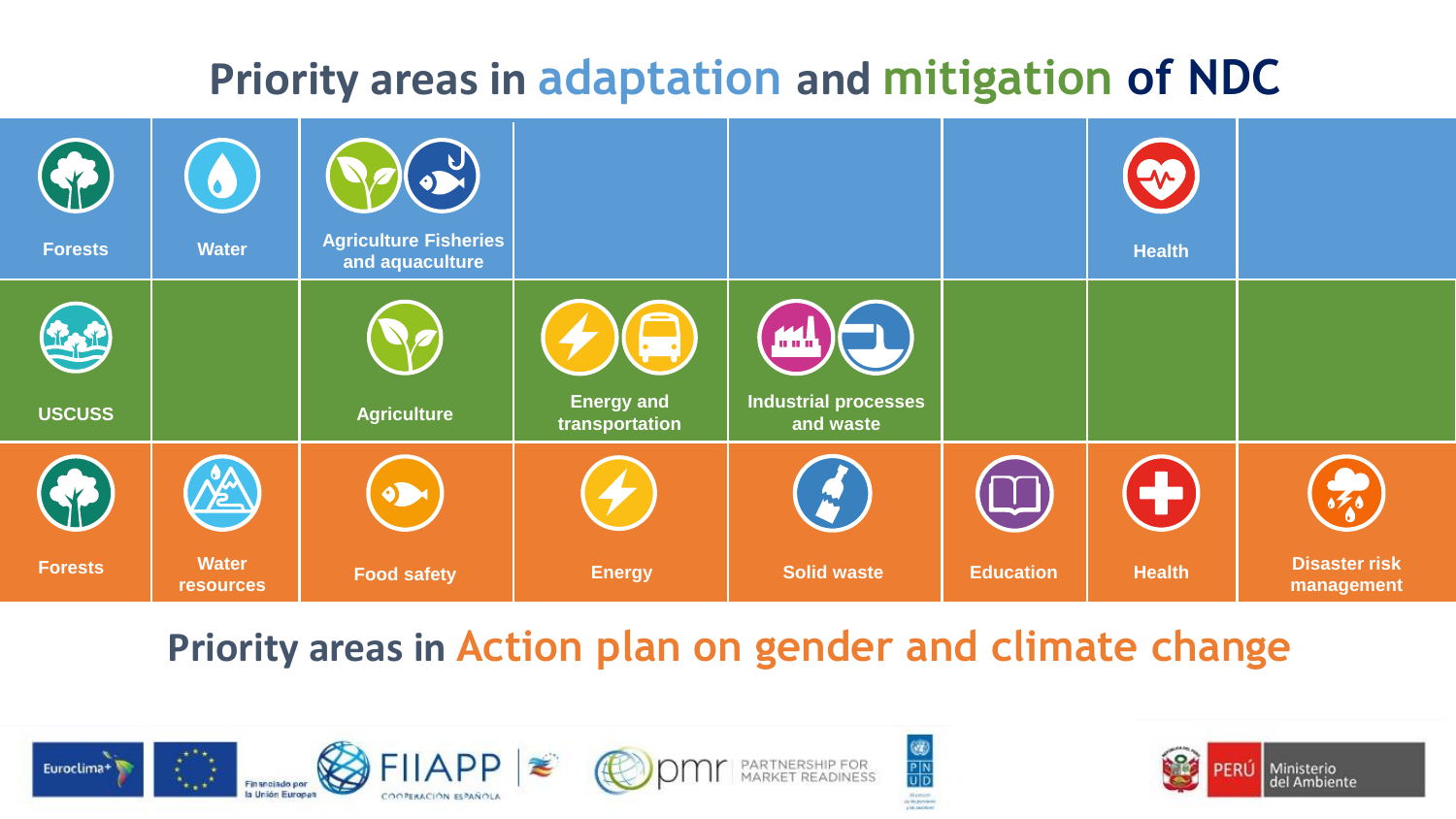# **Elaborating the NDC**

**2. Multisectorial work**

With the **Ministry of women affairs and vulnerable populations** and the **Ministry of Culture**, and **11** other ministries



### **Technical meetings about mitigation and adaptation measures**

### **Review of measures**

 $P|N$ 









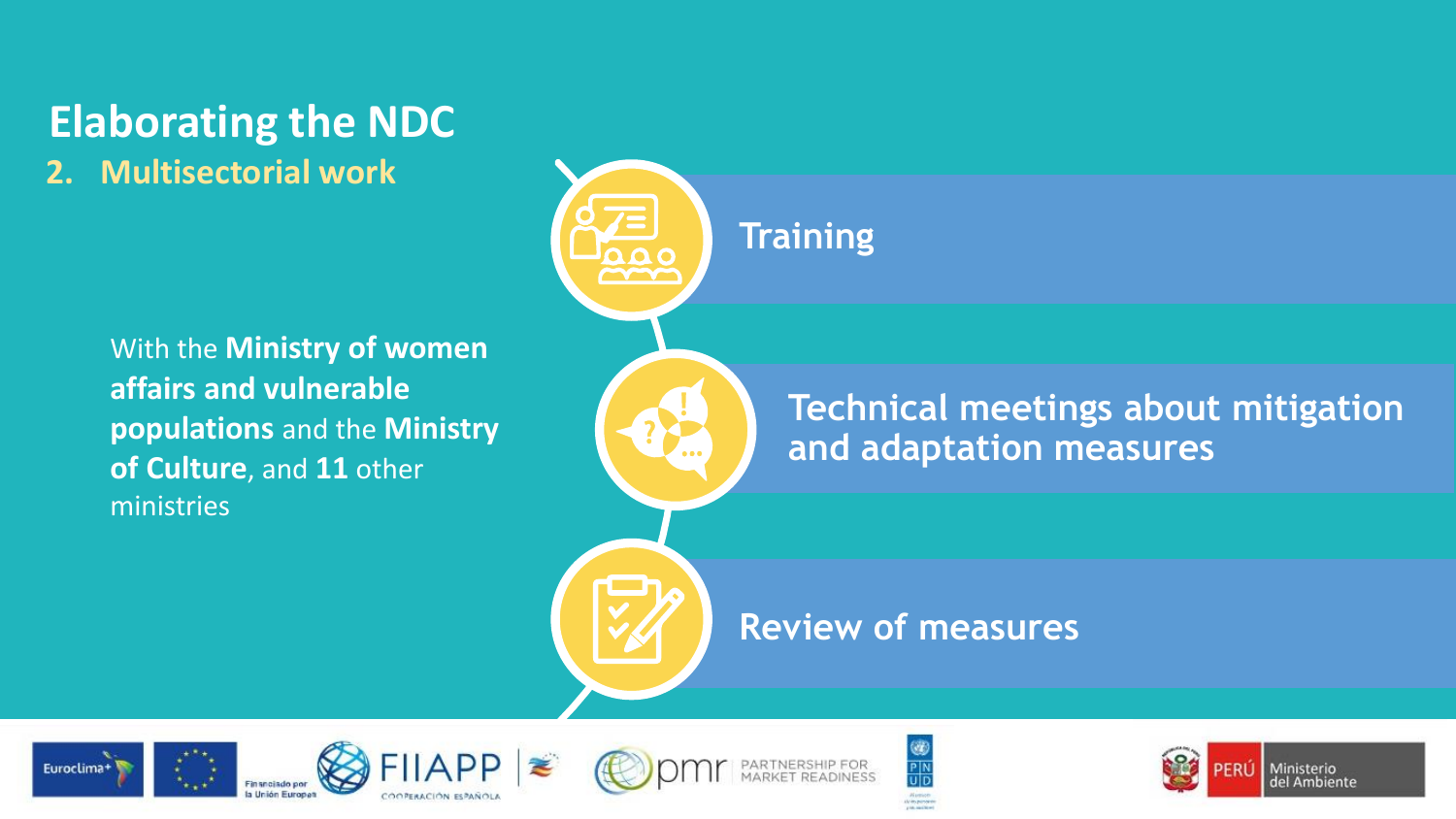# **Timed programming of the NDC**

**3. Analysis Tool**

### **Can approaches be involved with the different measures?**

**Which ones are identified in the measures?**

- **In which way are they involved?**
- **In which way are they involved?**
- Women/men
- Children teenagers, young people, adults, older adults • Indigenous peoples
- Vulnerable groups (conditions of vulnerability)
- Poor or living in extreme poverty populations
- Migrants
- Other cultures peoples
- **Cross-cutting approaches:**
- Gender
- **Intergenerational**
- **Intercultural**









 $P|N$ 

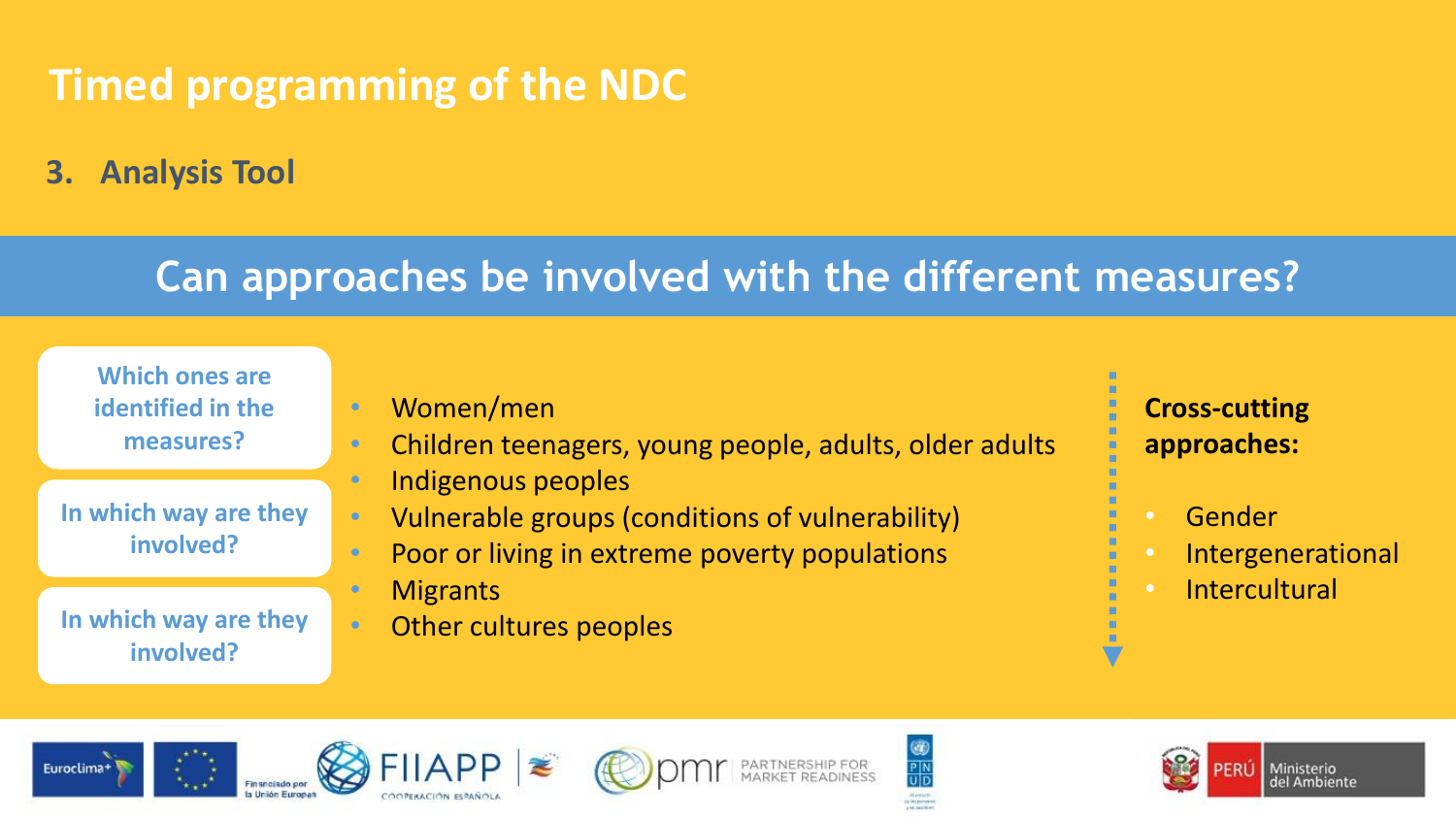# **If the approach is involved, how was it applied?**

| Gender                                                                                                                 | <b>Intercultural</b>                                             | Intergenerational                                                     |  |  |
|------------------------------------------------------------------------------------------------------------------------|------------------------------------------------------------------|-----------------------------------------------------------------------|--|--|
| Inclusive language                                                                                                     | Inclusive language<br>Visibility on documents.                   | Inclusive language<br>Visibility on documents                         |  |  |
| Disaggregated data by sex (basic variable / transversal but  <br>not unique)                                           | Disaggregated data                                               | Disaggregated data                                                    |  |  |
| Survey and analysis of specific information on gender<br>relations (roles, responsibilities, needs, social assessment) | Documents in the language of the target populations              | Messages aimed to different targets                                   |  |  |
| <b>Capacities Strengthening</b>                                                                                        | Affirmative actions to assess the knowledge of local<br>cultures | Planned actions aimed to target populations                           |  |  |
| Affirmative/ possitive actions                                                                                         | Affirmative actions to assess the knowledge of local<br>cultures | Planes actions with two or more groups (separated from<br>each other) |  |  |
| closing gender gap                                                                                                     | Affirmative actions to assess different cultures                 | Joint actions between different generations                           |  |  |









 $\begin{array}{c}\n\circledast \\
\hline\nP\mid N \\
\hline\nU\mid D\n\end{array}$ 

-<br>Alumino<br>Aluminos



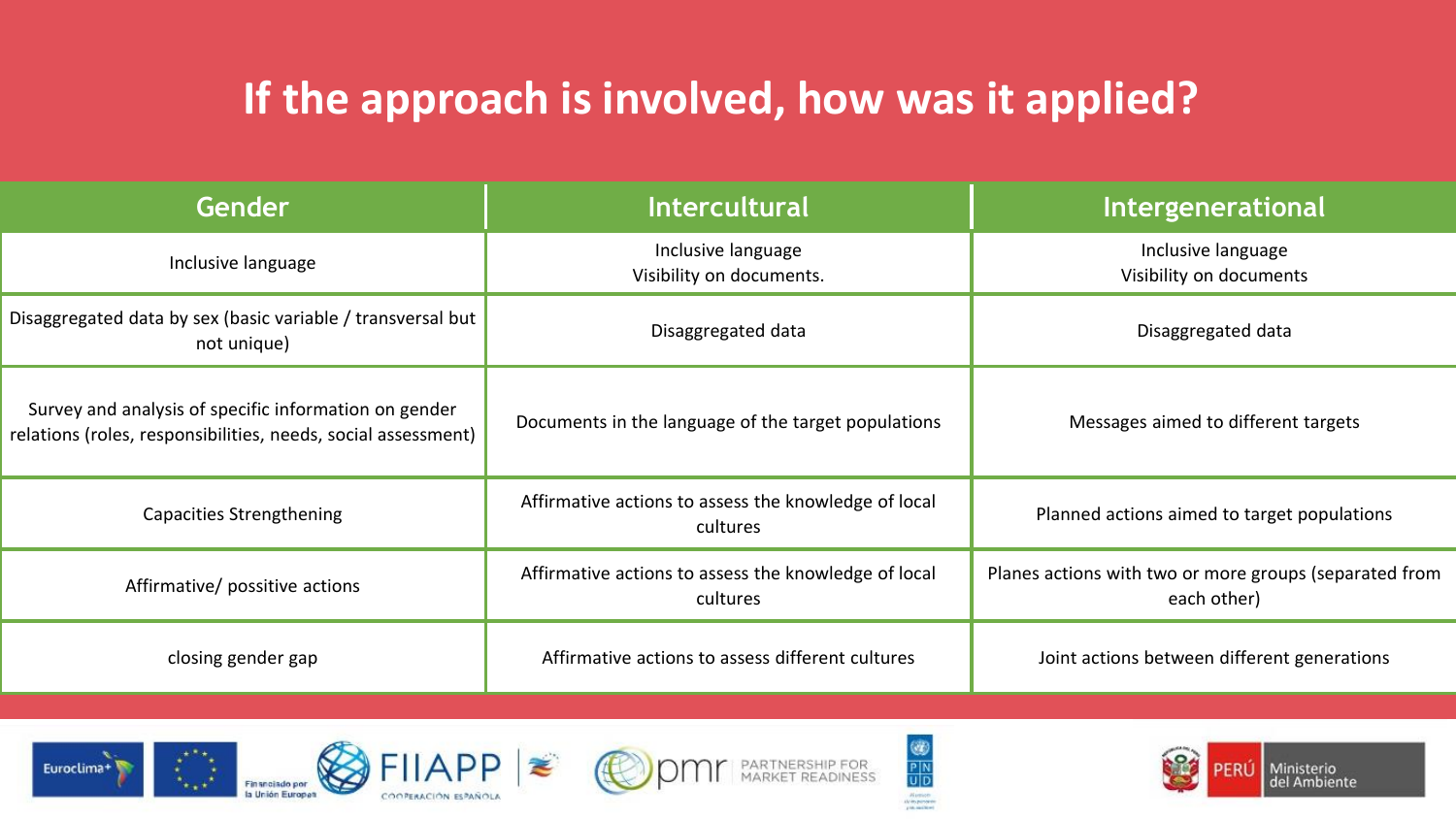## **Action plan on gender and climate change and NDC**

capacities with a gender approach

**4. Mainstreaming the approaches**

• **TARGET POPULATIONS**

**DIAGNOSIS MONITORING** • CO-BENEFITS

To gather disaggregated information on the issues of the NDC in the framework of mitigation and adaptation measures



Identified gender gap and part of mitigation or adaptation measure variable.











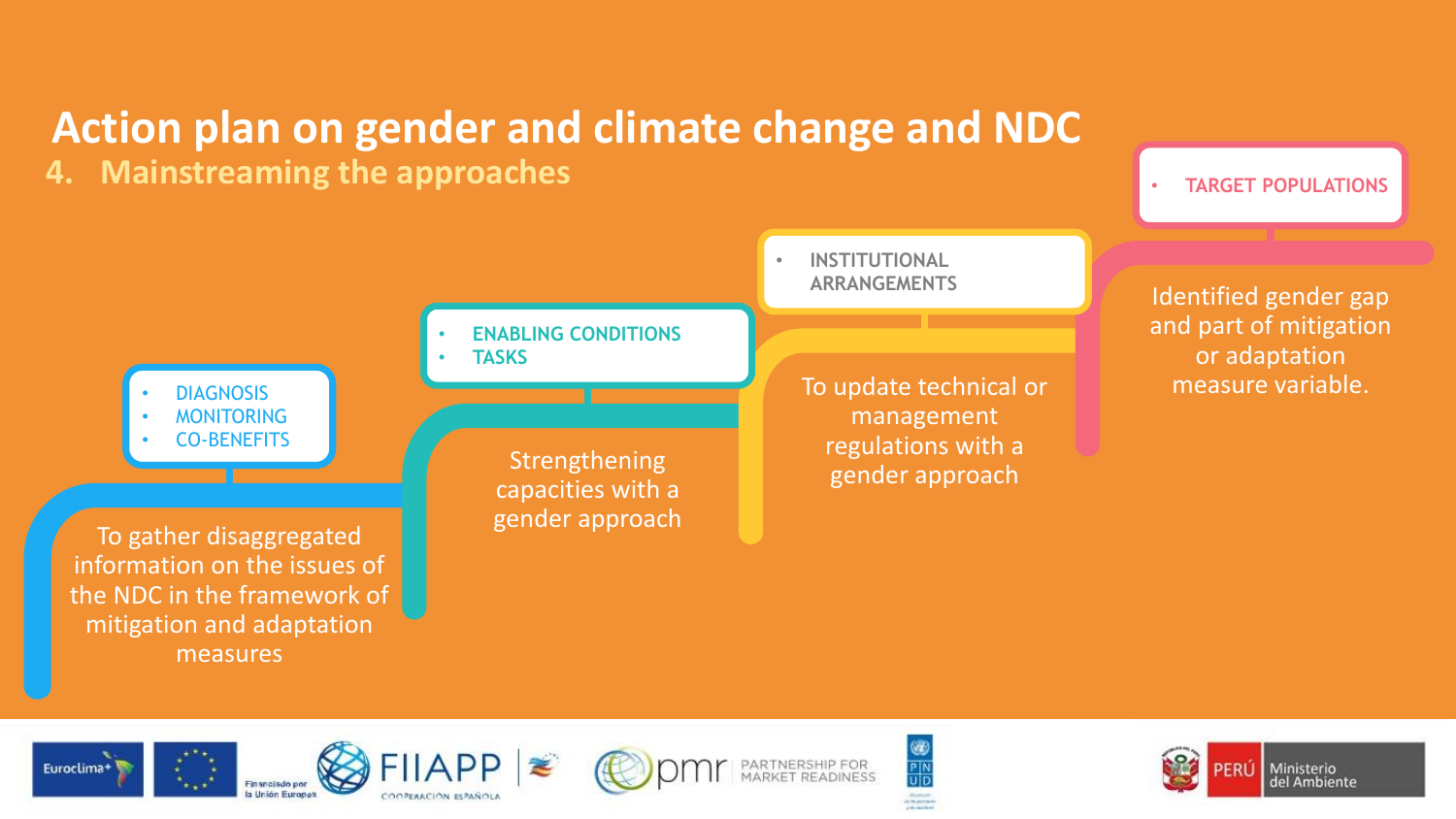### **Knowledge management Strengthening capacities**

- **Diagnosis:** Does the problem affect women and men differently? Make it visible, analyze the conditions, needs and differences and inequalities
- **Indicators:** disaggregated data by sex, age and ethnicity.
- **Analyze** the (potential) different impacts of the measures on women and men
- ✔**Dissemination of information:** friendly, intercultural and gender-sensitive formats, etc.

- ✔**Non-sexist** language
- **Images and examples** that do not reinforce gender stereotypes
- ✔**Promote equal participation** in training processes or access to technologies
- ✔Consider **prior knowledge** between men / women; intercultural aspects